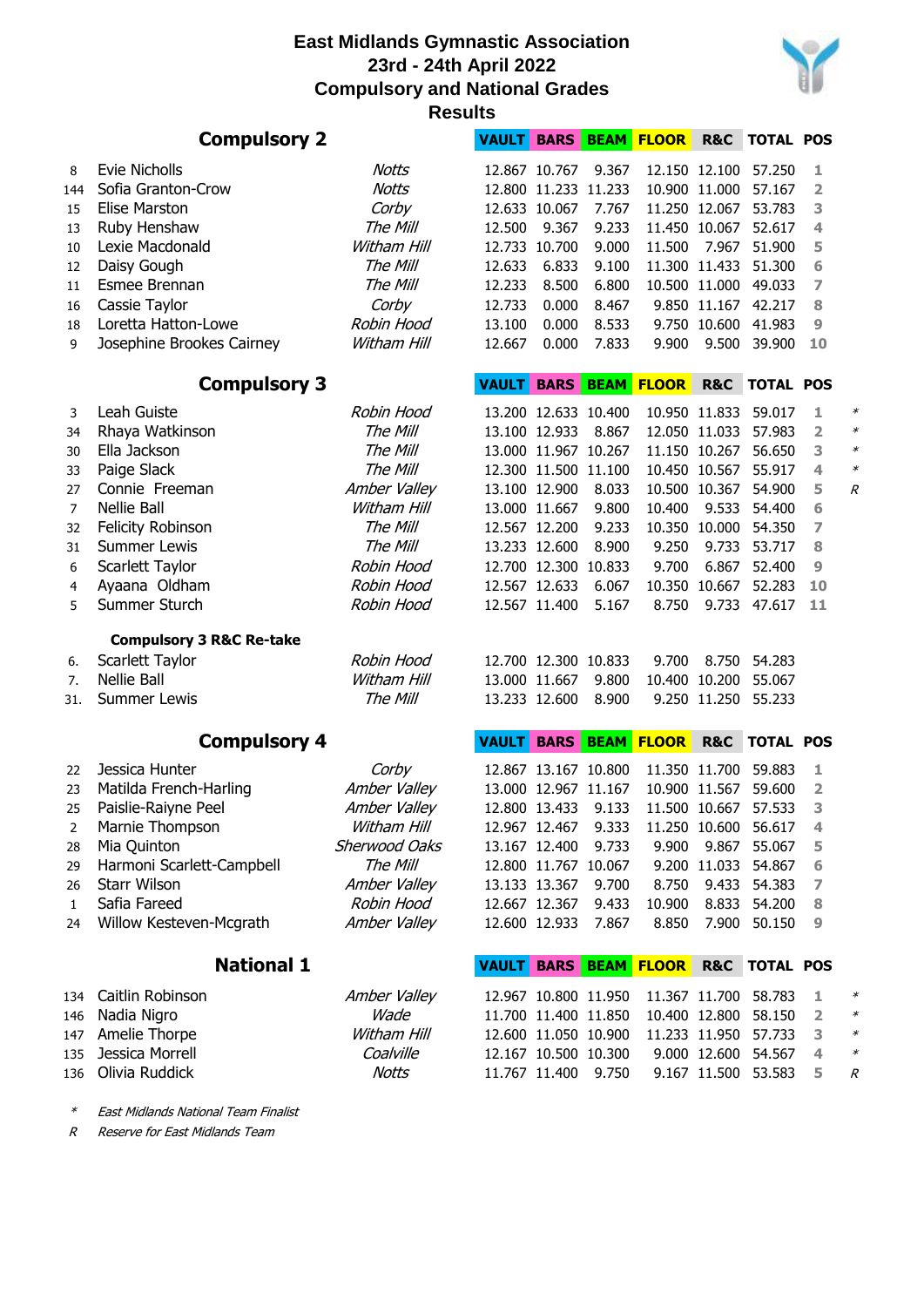

|     | Results                      |                   |              |                      |       |                        |                |                          |    |        |  |  |  |
|-----|------------------------------|-------------------|--------------|----------------------|-------|------------------------|----------------|--------------------------|----|--------|--|--|--|
|     | <b>National 2 - 12 Years</b> |                   | <b>VAULT</b> |                      |       | <b>BARS BEAM FLOOR</b> |                | <b>R&amp;C TOTAL POS</b> |    |        |  |  |  |
| 149 | Iona Mcleod                  | Robin Hood        |              | 12.467 10.900 11.650 |       |                        | 10.667 11.950  | 57.633                   | 1  | R      |  |  |  |
| 148 | Sumah Landa                  | Robin Hood        |              | 12.633 11.650 10.250 |       |                        | 11.167 11.800  | 57.500                   | 2  |        |  |  |  |
| 138 | Phoebe Walker                | Northampton       |              | 12.600 10.500        | 8.950 |                        | 11.633 12.650  | 56.333                   | 3  |        |  |  |  |
| 137 | Hannah Murphy                | Coalville         |              | 12.300 10.300        | 8.650 |                        | 8.733 11.150   | 51.133                   | 4  |        |  |  |  |
|     |                              |                   |              |                      |       |                        |                |                          |    |        |  |  |  |
|     | National 2 - 13+ Years       |                   | <b>VAULT</b> | <b>BARS</b>          |       | <b>BEAM FLOOR</b>      | <b>R&amp;C</b> | <b>TOTAL POS</b>         |    |        |  |  |  |
| 143 | Erin Broughton               | Notts             |              | 12.967 12.300 12.200 |       |                        | 12.067 12.750  | 62.283                   | 1  | ∗      |  |  |  |
| 154 | Lacey White                  | Witham Hill       |              | 12.733 11.800 11.200 |       |                        | 11.433 12.450  | 59.617                   | 2  |        |  |  |  |
| 150 | Olly Nugent                  | Robin Hood        |              | 13.000 11.600 11.200 |       |                        | 12.033 11.500  | 59.333                   | 3  | $\ast$ |  |  |  |
| 140 | Evie Axton                   | Coalville         |              | 12.767 11.000 10.700 |       |                        | 11.600 12.550  | 58.617                   | 4  | $\ast$ |  |  |  |
| 152 | Amelia Brown                 | Wade              |              | 12.633 12.150        | 9.850 |                        | 10.700 11.650  | 56.983                   | 5  |        |  |  |  |
| 151 | Laila-Jo White               | Robin Hood        |              | 12.633 10.950 10.750 |       |                        | 10.733 11.850  | 56.917                   | 6  |        |  |  |  |
| 158 | Lexi Siddons                 | Oadby & Leicester |              | 12.667 11.350 11.050 |       |                        | 10.067 11.400  | 56.533                   | 7  |        |  |  |  |
| 153 | Zara Sowden                  | Witham Hill       |              | 12.267 10.850 10.250 |       |                        | 9.700 12.500   | 55.567                   | 8  |        |  |  |  |
| 159 | <b>Emily Bowes</b>           | Retford           |              | 12.300 11.200        | 9.000 |                        | 10.867 10.900  | 54.267                   | 9  |        |  |  |  |
| 139 | Leila Lih                    | Amber Valley      | 13.400       | 7.650                | 9.600 |                        | 10.967 12.350  | 53.967                   | 10 |        |  |  |  |
| 142 | Anna Bianchi                 | <b>Notts</b>      |              | 12.967 11.250 10.050 |       |                        | 7.533 10.550   | 52.350                   | 11 |        |  |  |  |
| 156 | Tia Chapman                  | Oadby & Leicester | 12.533       | 9.900                | 6.350 |                        | 10.967 11.350  | 51.100                   | 12 |        |  |  |  |
| 157 | Amelie Hagos                 | Oadby & Leicester | 12.300       | 7.700                | 9.300 |                        | 9.467 12.000   | 50.767                   | 13 |        |  |  |  |
| 141 | Eryn Mumby                   | NCAAC             | 12.500       | 7.800                | 7.550 |                        | 9.533 11.800   | 49.183                   | 14 |        |  |  |  |
| 160 | Yasmin Taylor                | Retford           | 12.200       | 6.000                | 8.200 |                        | 9.633 10.400   | 46.433                   | 15 |        |  |  |  |
|     |                              |                   |              |                      |       |                        |                |                          |    |        |  |  |  |
|     | National 3 - 12+ Years       |                   |              |                      |       |                        |                |                          |    |        |  |  |  |
|     |                              |                   | <b>VAULT</b> |                      |       | <b>BARS BEAM FLOOR</b> | <b>R&amp;C</b> | <b>TOTAL POS</b>         |    |        |  |  |  |
| 169 | Chloe Pounder                | Amber Valley      |              | 12.700 13.050 11.750 |       |                        | 11.433 12.600  | 61.533                   | 1  | ∗      |  |  |  |
| 168 | Jasmine Milward-Wright       | Amber Valley      |              | 12.933 12.700 11.100 |       |                        | 11.267 12.550  | 60.550                   | 2  | $\ast$ |  |  |  |
| 174 | Ava Morgan-Mcquade           | <b>Notts</b>      |              | 13.233 11.950 11.000 |       |                        | 11.600 12.050  | 59.833                   | 3  | $\ast$ |  |  |  |
| 165 | Grace Hyde                   | Corby             |              | 12.967 11.900 10.750 |       |                        | 11.467 11.800  | 58.883                   | 4  | $\ast$ |  |  |  |
| 181 | Freya De'Ath                 | Witham Hill       |              | 12.900 12.550 10.200 |       |                        | 10.433 12.650  | 58.733                   | 5  | R      |  |  |  |
| 183 | Shyla-Bay Stewart            | Witham Hill       |              | 13.233 11.200 10.900 |       |                        | 11.533 11.700  | 58.567                   | 6  |        |  |  |  |
| 164 | Saskia Jarram                | Coalville         |              | 12.867 12.750        | 9.100 |                        | 11.633 12.150  | 58.500                   | 7  |        |  |  |  |
| 172 | Julia Lato                   | <b>Hinckley</b>   |              | 13.133 11.600 10.450 |       |                        | 11.067 12.050  | 58.300                   | 8  |        |  |  |  |
| 184 | Darcie Thorpe                | Witham Hill       |              | 12.667 12.200 10.950 |       |                        | 10.833 11.450  | 58.100                   | 9  |        |  |  |  |
| 185 | Ella Young                   | Witham Hill       |              | 12.733 11.500        | 9.650 |                        | 11.633 12.100  | 57.617                   | 10 |        |  |  |  |
| 173 | Amy Hough                    | <b>Notts</b>      |              | 13.167 12.150        | 9.850 |                        | 10.567 11.200  | 56.933                   | 11 |        |  |  |  |
| 182 | Niamh Jenkins                | Witham Hill       |              | 13.000 11.900        | 8.400 |                        | 11.500 11.550  | 56.350                   | 12 |        |  |  |  |
| 175 | Tamiyah Smith-Barlow         | Robin Hood        |              | 12.933 12.150        | 9.050 |                        | 10.767 11.350  | 56.250                   | 13 |        |  |  |  |
| 171 | Georgia Brown                | <b>Hinckley</b>   |              | 13.700 12.350        | 6.550 |                        | 11.400 11.800  | 55.800                   | 14 |        |  |  |  |
| 170 | Kate Brooks                  | Hinckley          |              | 12.733 12.400        | 8.750 |                        | 10.500 11.350  | 55.733                   | 15 |        |  |  |  |
| 162 | Amelie Petillon              | Oadby & Leicester |              | 12.600 11.850        | 8.200 |                        | 10.867 11.450  | 54.967                   | 16 |        |  |  |  |
| 161 | Eleanor Rider                | Retford           |              | 12.500 11.700 10.700 |       |                        | 8.600 10.500   | 54.000                   | 17 |        |  |  |  |
| 179 | Edie Wilson                  | Sherwood Oaks     |              | 12.900 5.950         | 3.250 |                        |                | 8.967 7.500 38.567       | 18 |        |  |  |  |
|     |                              |                   |              |                      |       |                        |                |                          |    |        |  |  |  |
|     |                              |                   |              |                      |       |                        |                |                          |    |        |  |  |  |
|     | <b>National 3 - 11 Years</b> |                   | <b>VAULT</b> |                      |       | <b>BARS BEAM FLOOR</b> |                | <b>R&amp;C TOTAL POS</b> |    |        |  |  |  |

| 155 Ellis-Mae Hibberd | Wade          |  |  | 13.167 12.750 11.400 10.700 8.700 56.717 1 |  |
|-----------------------|---------------|--|--|--------------------------------------------|--|
| 167 Phoebe Richardson | Robin Hood    |  |  | 12.367 12.700 9.850 10.700 11.000 56.617 2 |  |
| 166 Harriet Schmidt   | Amber Valley  |  |  | 12.833 13.000 9.100 10.300 10.850 56.083 3 |  |
| 178 Miley Duffy       | The Mill      |  |  | 12.867 11.900 11.050 1.367 11.850 49.033 4 |  |
| 176 Aimee Garner      | Sherwood Oaks |  |  | 11.300 11.650 9.500 6.567 9.150 48.167 5   |  |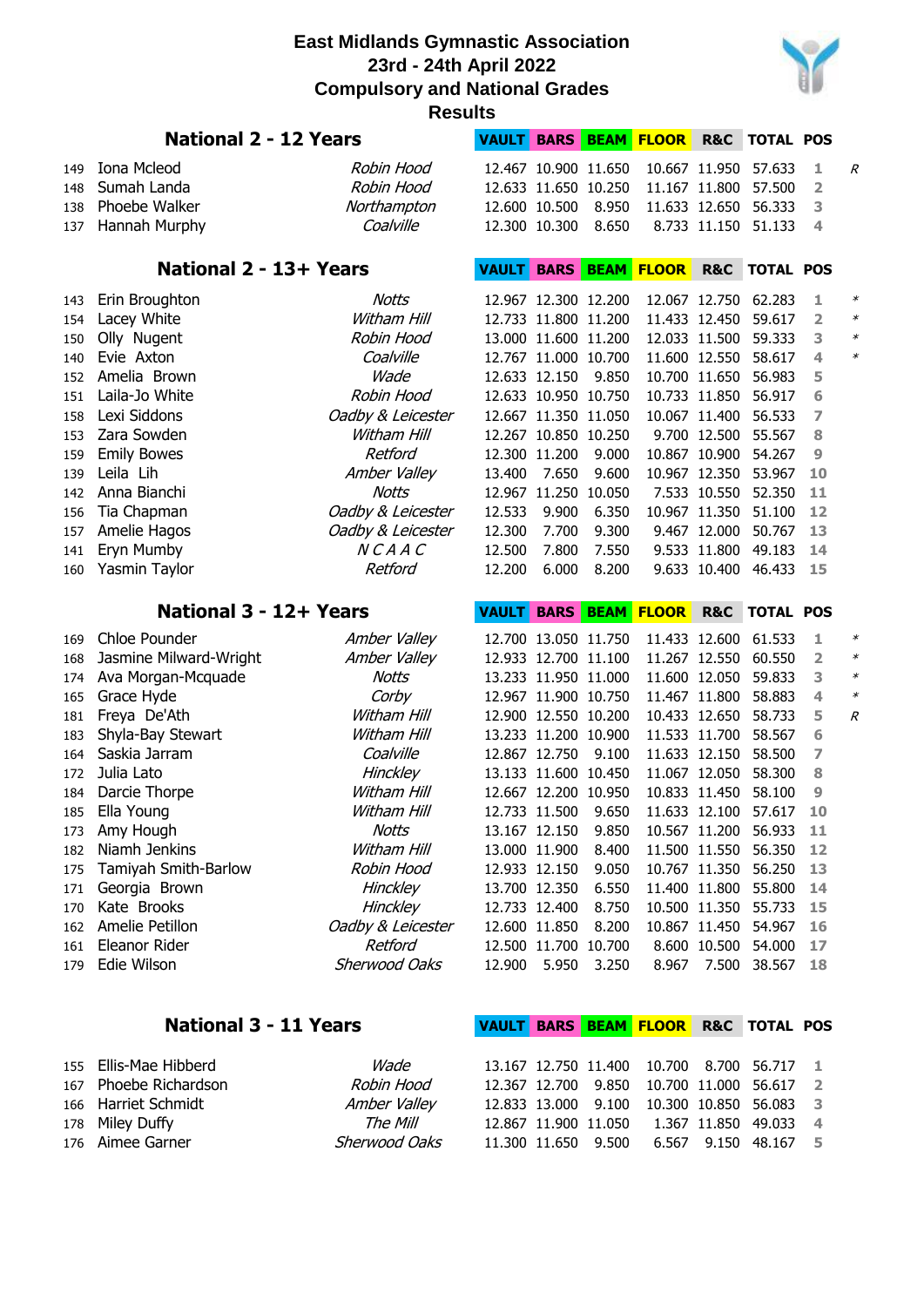

|     | <b>National 4 - 10 Years</b> | <b>VAULT</b>         |              |                      | <b>BARS BEAM FLOOR</b> | <b>R&amp;C</b>         | <b>TOTAL POS</b> |                          |                |        |
|-----|------------------------------|----------------------|--------------|----------------------|------------------------|------------------------|------------------|--------------------------|----------------|--------|
| 125 | Darcy Teal Barlow            | Notts                |              | 12.833 12.900 11.850 |                        |                        | 12.267 12.050    | 61.900                   | 1              | ≯      |
| 124 | Sophie Daglish-Arden         | Northampton          |              | 12.800 12.650 11.750 |                        |                        | 11.133 12.850    | 61.183                   | $\overline{2}$ | $\ast$ |
| 117 | Georgie Shields              | NCAAC                |              | 12.433 11.750 11.450 |                        |                        | 11.633 10.850    | 58.117                   | 3              |        |
| 116 | <b>Tiger-Lily Walters</b>    | Coalville            |              | 12.867 12.350 10.800 |                        |                        | 10.700 10.050    | 56.767                   | 4              |        |
| 90  | Jasmine Upton                | The Mill             |              | 12.667 12.850        | 9.600                  |                        | 10.767 10.850    | 56.733                   | 5              |        |
| 109 | Scarlett Judson              | Witham Hill          |              | 12.833 12.450 11.400 |                        | 11.933                 | 8.100            | 56.717                   | 6              |        |
| 89  | Mya Forrester                | The Mill             |              | 12.867 11.450 10.350 |                        |                        | 10.800 11.050    | 56.517                   | 7              |        |
| 93  | Laura Rumin                  | Sherwood Oaks        |              | 12.067 12.350 11.150 |                        |                        | 10.467 10.400    | 56.433                   | 8              |        |
| 87  | Darcee Hobster               | Robin Hood           |              | 12.933 11.950        | 8.700                  |                        | 10.600 12.200    | 56.383                   | 9              |        |
| 115 | Isabelle Reading             | Coalville            |              | 12.467 12.150        | 9.850                  | 11.067                 | 9.900            | 55.433                   | 10             |        |
| 118 | Ava Bunting                  | Retford              |              | 12.567 12.300        | 9.050                  |                        | 10.000 10.900    | 54.817                   | 11             |        |
| 88  | Daisy Storey                 | Robin Hood           |              | 13.033 11.800        | 9.050                  |                        | 9.767 10.850     | 54.500                   | 12             |        |
| 94  | Bella Wheldon                | Sherwood Oaks        |              | 12.200 11.550 10.200 |                        |                        | 9.600 10.950     | 54.500                   | 13             |        |
| 114 | Rosie Hunstone               | Coalville            |              | 12.333 12.350        | 8.850                  |                        | 9.967 10.600     | 54.100                   | 14             |        |
| 110 | Matilda Karaimenko           | Witham Hill          |              | 13.067 12.700        | 9.050                  | 10.267                 | 8.750            | 53.833                   | 15             |        |
|     |                              |                      |              |                      |                        |                        |                  |                          |                |        |
|     | <b>National 4 - 11 Years</b> |                      | <b>VAULT</b> |                      |                        | <b>BARS BEAM FLOOR</b> |                  | <b>R&amp;C TOTAL POS</b> |                |        |
| 105 | Emmie Froggatt               | Amber Valley         |              | 13.133 12.650 11.750 |                        |                        | 11.167 11.800    | 60.500                   | 1              |        |
| 119 | Evie Asbery                  | Coalville            |              | 12.567 12.900 11.100 |                        |                        | 11.867 11.700    | 60.133                   | 2              |        |
| 86  | Annabell Rigby               | The Mill             |              | 12.833 12.250 11.200 |                        |                        | 11.300 12.450    | 60.033                   | 3              |        |
| 131 | Esmae Mccalla                | Notts                |              | 12.967 12.300 11.700 |                        |                        | 11.300 11.400    | 59.667                   | 4              |        |
| 85  | Francesca Thomson            | Robin Hood           |              | 12.833 12.800 10.950 |                        |                        | 11.300 11.600    | 59.483                   | 5              |        |
| 84  | Sophie Martin                | Robin Hood           |              | 13.133 11.400 10.550 |                        |                        | 11.833 11.750    | 58.667                   | 6              |        |
| 128 | Gresilda Muca                | Matrix               |              | 12.300 12.750 10.000 |                        |                        | 11.900 11.700    | 58.650                   | 7              |        |
| 106 | Ezmai Gordon                 | Amber Valley         |              | 12.733 12.950        | 9.450                  |                        | 12.200 11.300    | 58.633                   | 8              |        |
| 107 | <b>Emily Gunton</b>          | Amber Valley         |              | 12.767 12.700        | 8.250                  |                        | 11.800 12.400    | 57.917                   | 9              |        |
| 108 | Isabella Smith               | Amber Valley         |              | 12.700 12.850        | 9.650                  |                        | 10.667 12.000    | 57.867                   | 10             |        |
| 95  | Sydney Bates-Lee             | Hinckley             |              | 13.000 12.350        | 9.400                  |                        | 11.100 11.800    | 57.650                   | 11             |        |
| 127 | Kyra Grant                   | Matrix               |              | 12.667 11.450 12.100 |                        |                        | 11.267 10.150    | 57.633                   | 12             |        |
| 121 | Megan Morland                | Retford              |              | 12.633 12.350 10.650 |                        | 11.867                 | 9.750            | 57.250                   | 13             |        |
| 126 | Eryn Billingham              | Matrix               |              | 12.600 11.650 11.550 |                        |                        | 10.967 10.400    | 57.167                   | 14             |        |
| 130 | Phillipa Jackson             | Notts                |              | 12.700 12.600        | 9.950                  |                        | 11.767 10.150    | 57.167                   | 14             |        |
| 104 | Leah Dakers                  | Amber Valley         |              | 12.600 12.300 10.150 |                        |                        | 9.100 11.800     | 55.950                   | 16             |        |
| 96  | Jada Chambers-Sheridan       | <b>Hinckley</b>      |              | 13.500 12.800        | 9.950                  |                        |                  | 10.467 8.800 55.517      | 17             |        |
| 83  | Freya Burt                   | Robin Hood           |              | 12.567 12.050        | 8.050                  |                        | 10.767 11.650    | 55.083                   | 18             |        |
| 82  | Ophelia Varakantam           | Oadby & Leicester    |              | 12.333 11.550        | 8.750                  |                        | 10.867 10.300    | 53.800                   | 19             |        |
| 120 | Harleigh Boxall              | <b>NCAAC</b>         |              | 12.500 11.500        | 8.050                  | 11.600                 | 9.900            | 53.550                   | 20             |        |
| 97  | Aria Asciamprener            | Sherwood Oaks        |              | 13.033 10.750        | 8.600                  |                        | 10.800 10.100    | 53.283                   | 21             |        |
| 98  | Sienna Bownes                | <b>Sherwood Oaks</b> |              | 12.400 10.400        | 8.700                  |                        | 10.667 10.900    | 53.067                   | 22             |        |
|     |                              |                      |              |                      |                        |                        |                  |                          |                |        |
|     | National 4 - 12+ Years       |                      |              |                      |                        | VAULT BARS BEAM FLOOR  |                  | <b>R&amp;C TOTAL POS</b> |                |        |
| 132 | Millie Browne                | Notts                |              | 12.633 13.100 12.050 |                        |                        | 11.733 12.550    | 62.067                   | 1              | ¥      |
| 133 | Amelie Smith                 | <b>Notts</b>         |              | 13.100 12.850 11.400 |                        |                        | 11.700 11.200    | 60.250                   | $\overline{2}$ | R      |
| 111 | Sofia Rushby                 | Amber Valley         |              | 12.400 12.900 11.350 |                        |                        | 11.567 11.900    | 60.117                   | 3              |        |

112 Viktoria Mackwood Witham Hill 113 Georgia Storey **113** 12.400 12.400 12.400 12.400 12.400 12.400 12.400 12.400 12.400 12.400 12.400 12.400 12. 91 Emilia Dyke *Oadby & Leicester* 102 Jamika Wiltshire TJ Boston 103 Sienna Hayward Worksop 101 Freya Norton TJ Boston 92 Daisy Mcnulty **Oadby & Leicester** 123 Laura Jurkenik Kettering 99 Lucy Collis Sherwood Oaks 100 Samanta Novickova Sherwood Oaks

|  |                      | 13.100 12.850 11.400 | 11.700 11.200        | 60.250                  | $\overline{2}$ |
|--|----------------------|----------------------|----------------------|-------------------------|----------------|
|  |                      | 12.400 12.900 11.350 | 11.567 11.900        | 60.117                  | 3              |
|  | 13.000 12.450 12.000 |                      | 11.633 10.800        | 59.883                  | 4              |
|  |                      | 13.600 12.400 10.050 |                      | 10.967 12.200 59.217    | 5              |
|  |                      | 12.633 12.500 10.600 |                      | 11.633 11.450 58.817    | 6              |
|  |                      | 12.600 11.950 10.900 |                      | 11.633 10.400 57.483    | $\overline{7}$ |
|  | 12.467 12.100 10.400 |                      | 10.867 10.950 56.783 |                         | 8              |
|  | 12.900 12.250 8.000  |                      |                      | 11.467 11.450 56.067    | $\overline{9}$ |
|  | 12.500 11.600 10.650 |                      | 11.000 10.150 55.900 |                         | 10             |
|  | 12.500 10.750 10.150 |                      | 10.533 10.700        | 54.633                  | 11             |
|  |                      | 12.367 11.050 9.750  |                      | 10.000 10.350 53.517    | 12             |
|  | 12.533 10.500 9.400  |                      |                      | 10.500 10.450 53.383 13 |                |